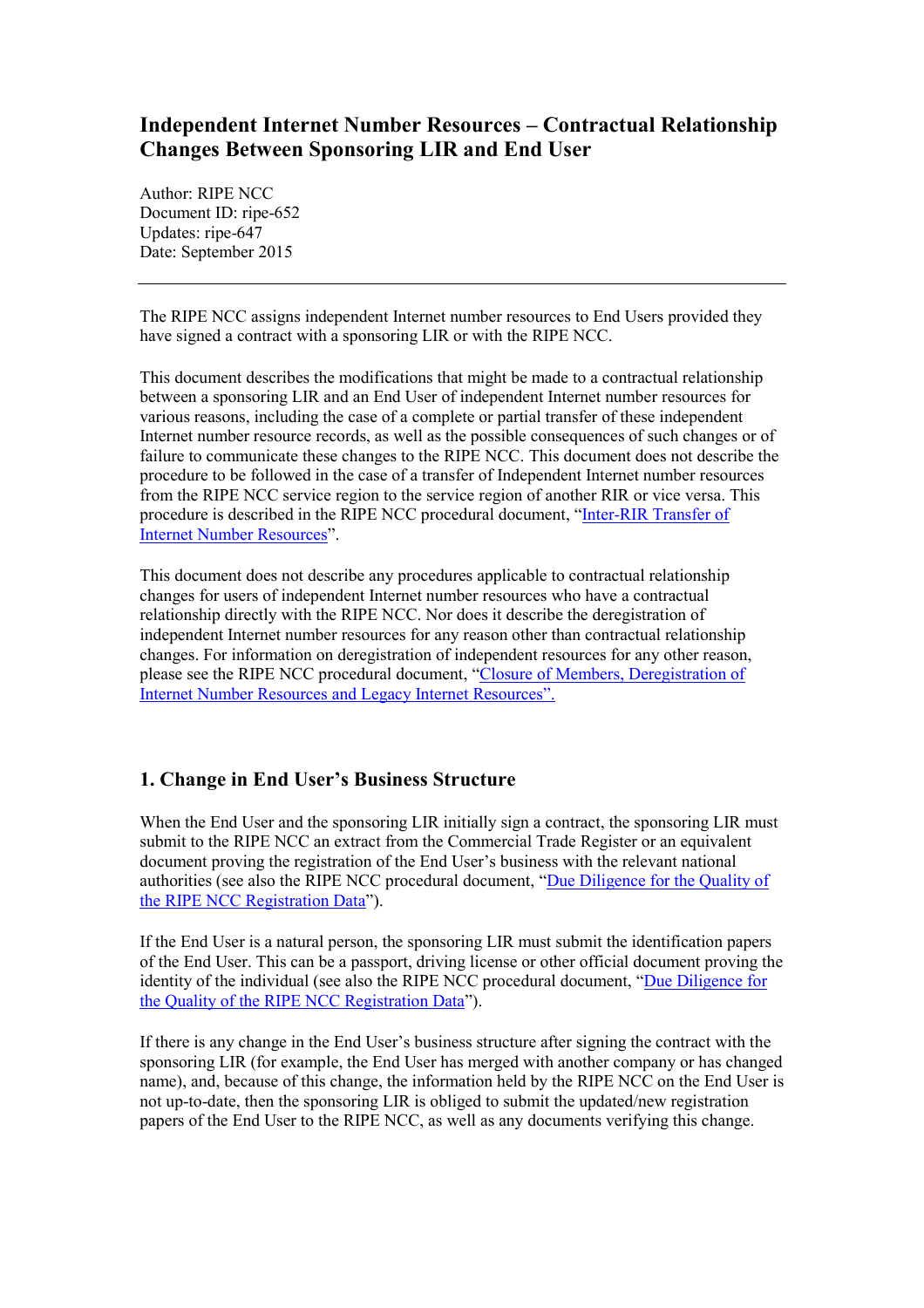### **Procedure**

The sponsoring LIR must send an email to lin-help@ripe.net informing the RIPE NCC of the End User's business change. This email must include new registration papers from the national authority and the official legal documents supporting this change.

The RIPE NCC will update all RIPE Database objects maintained by the RIPE NCC that are affected by this change. End Users must update all RIPE Database objects that they maintain themselves that are affected by this change.

If the sponsoring LIR does not submit the aforementioned documents within 10 working days of the RIPE NCC requesting them, the RIPE NCC will send a reminder to the sponsoring LIR's contact email addresses and to the End User's contact email addresses as listed in the relevant RIPE Database object, asking the sponsoring LIR to submit the requested documents within 10 working days of the day of the reminder.

If the RIPE NCC has not received the requested documents 10 working days from the date of the reminder, the RIPE NCC will begin deregistering the Independent Internet number resources according to the procedure described in section B.2.2 of the RIPE NCC procedural document, "[Closure of Members, Deregistration of Internet Number Resources](https://www.ripe.net/publications/docs/closure) and Legacy [Internet Resources](https://www.ripe.net/publications/docs/closure)".

### **2. Termination of Contractual Relationship**

An End User of independent Internet number resources must have a contractual relationship with a sponsoring LIR at all times. If the contractual relationship between the End User and the sponsoring LIR is terminated for any reason, the RIPE NCC must be notified. The End User must at that point enter into a contractual relationship with a different sponsoring LIR or with the RIPE NCC directly.

#### **Procedure**

Preferably, for registration purposes, the RIPE NCC must be notified before the contractual relationship terminates. It is the responsibility of the sponsoring LIR to submit this notification to the RIPE NCC prior to termination.

If the RIPE NCC has not been notified prior to the termination and the End User has already entered into a new contractual relationship with a different sponsoring LIR, this new sponsoring LIR must notify the RIPE NCC and submit the new contract they signed with the End User. The RIPE NCC will notify the previous sponsoring LIR of this change. Should the previous LIR object to the termination of their contract with the End User, the RIPE NCC will only accept the contract of the sponsoring LIR that submits a confirmation signed by the End User. This confirmation must clearly state that the End User has or has not terminated the contractual agreement with the previous sponsoring LIR.

The End User may also enter into a contractual relationship directly with the RIPE NCC. For more information, please see the notes o[n Requesting Independent Resources.](https://www.ripe.net/participate/resource-management/independent-resources)

If the RIPE NCC is informed of the termination of the contractual relationship between the sponsoring LIR and the End User and, after 10 working days, no new contractual relationship has been established between the End User and a different sponsoring LIR or the RIPE NCC,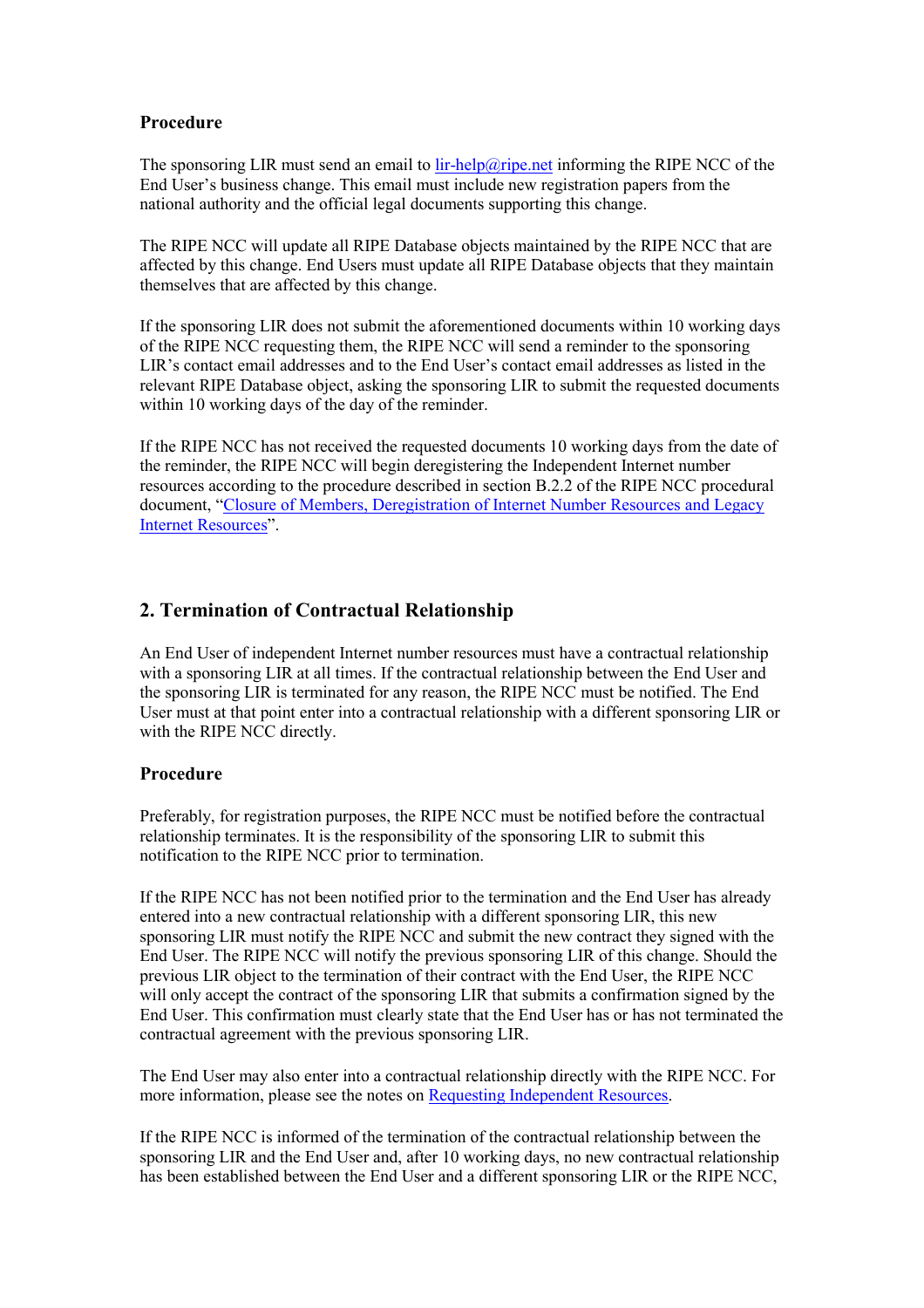the RIPE NCC will send a notification to the End User's contact email addresses, as listed in the relevant RIPE Database object, asking the End User to sign a new contractual agreement with another sponsoring LIR within 10 working days from the date of the notification or to sign an agreement directly with the RIPE NCC.

If the RIPE NCC has not received a new contractual agreement 10 working days from the date of the notification, the RIPE NCC will start deregistering the independent Internet number resources according to the procedure described in section B.2.2 of the RIPE NCC procedural document, "Closure of Members, [Deregistration of Internet Number Resources](https://www.ripe.net/publications/docs/closure) [and Legacy Internet Resources](https://www.ripe.net/publications/docs/closure)".

## **3. Closure of Sponsoring LIR**

If the sponsoring LIR has their RIPE NCC Standard Service Agreement terminated, the RIPE NCC will send a notification to the End User's contact email addresses, as listed in the relevant RIPE Database object, asking the End User to sign a new contractual agreement with another sponsoring LIR or with the RIPE NCC within 10 working days of the notification.

If the End User does not submit a new contractual agreement with another sponsoring LIR within 10 working days of the RIPE NCC requesting this, the RIPE NCC will send a reminder to the End User's contact email addresses as listed in the relevant RIPE Database object, asking the sponsoring LIR to submit the requested documents within 10 working days of the day of the reminder".

If the RIPE NCC has not received a new contractual agreement 10 working days from the date of the reminder, the RIPE NCC will begin deregistering the independent resources according to the procedure described in section B.2.2 of the RIPE NCC procedural document, "[Closure of Members, Deregistration of Internet Number Resources](https://www.ripe.net/publications/docs/closure) and Legacy Internet [Resources](https://www.ripe.net/publications/docs/closure)".

## **4. Transfer of the Assigned Independent Internet Number Resources**

If an End User wants to transfer (parts of) the independent Internet number resources assigned to them by the RIPE NCC to a third party in accordance with RIPE Policies (Section 6.4 of "[IPv4 Address Allocation and Assignment Policies for the RIPE NCC Service Region](https://www.ripe.net/publications/docs/ipv4-policies#55)", Section 8.0 of "[IPv6 Address Allocation and Assignment Policy](https://www.ripe.net/publications/docs/ipv6-policy#8--transfer-of-ipv6-resources)" and Section 4.0 of "[Autonomous System \(AS\) Number Assignment Policies](https://www.ripe.net/publications/docs/asn-assignment-policies#Transferring)"), this must be communicated to the RIPE NCC.

### **Procedure**

Both parties must have a contractual relationship with either the RIPE NCC or a sponsoring LIR. One of the parties involved must submit a request by sending an email to [lir](mailto:lir-help@ripe.net) $help@ripe.net$  via their sponsoring LIR, if they have one.